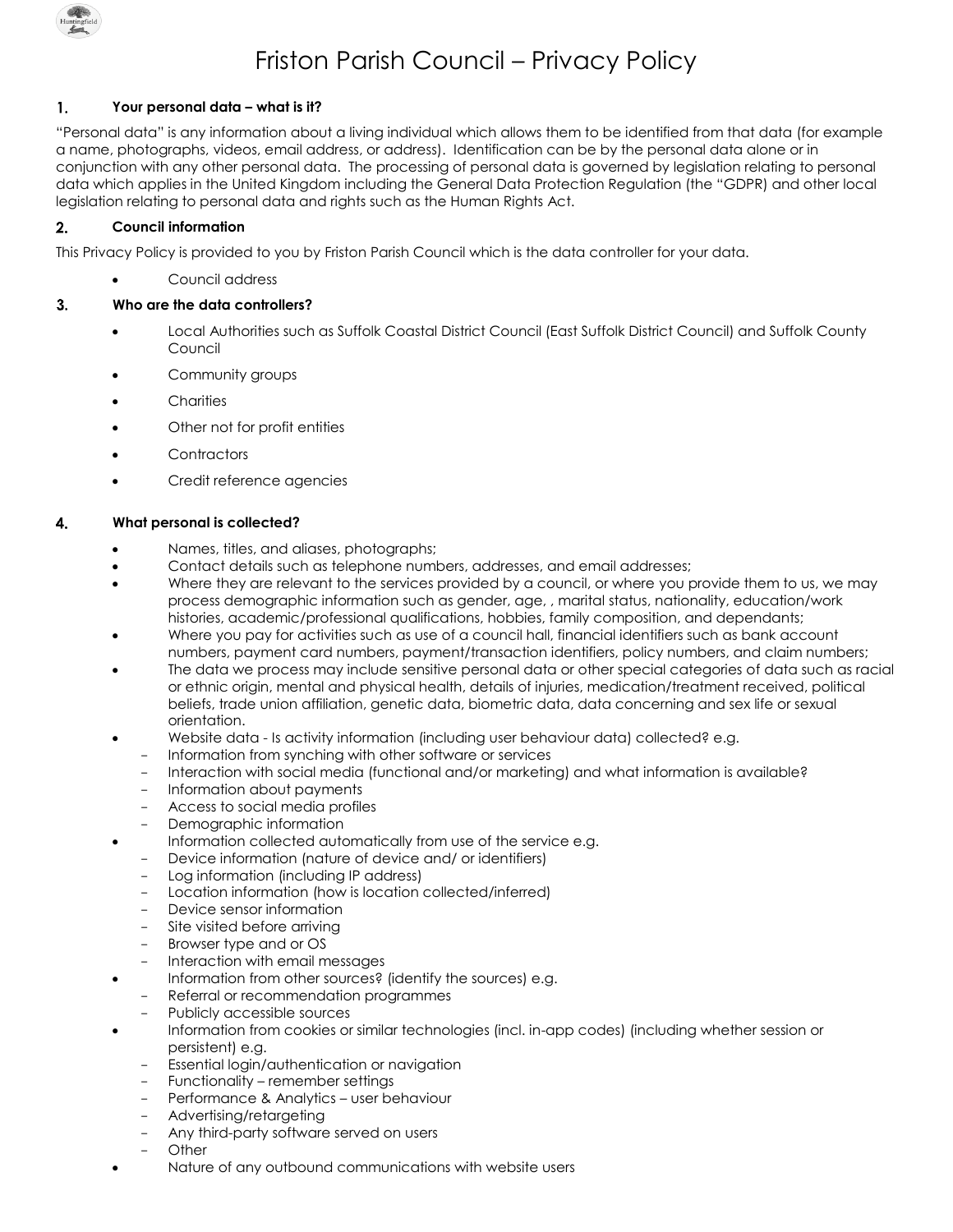

# Friston Parish Council – Privacy Policy

- **Fmail**
- Telephone (voice)
- Telephone (text)

### 5. **The council will comply with data protection law. This says that the personal data we hold about you must be:**

- Used lawfully, fairly and in a transparent way.
- Collected only for valid purposes that we have clearly explained to you and not used in any way that is incompatible with those purposes.
- Relevant to the purposes we have told you about and limited only to those purposes.
- Accurate and kept up to date.
- Kept only as long as necessary for the purposes we have told you about.
- Kept and destroyed securely including ensuring that appropriate technical and security measures are in place to protect your personal data to protect personal data from loss, misuse, unauthorised access and disclosure.

#### **We use your personal data for some or all of the following purposes:** 6.

- To deliver public services including to understand your needs to provide the services that you request and to understand what we can do for you and inform you of other relevant services;
- To confirm your identity to provide some services;
- To contact you by post, email, telephone or using social media (e.g., Facebook, Twitter, WhatsApp);
- To help us to build up a picture of how we are performing;
- To prevent and detect fraud and corruption in the use of public funds and where necessary for the law enforcement functions;
- To enable us to meet all legal and statutory obligations and powers including any delegated functions;
- To carry out comprehensive safeguarding procedures (including due diligence and complaints handling) in accordance with best safeguarding practice from time to time with the aim of ensuring that all children and adults-at-risk are provided with safe environments and generally as necessary to protect individuals from harm or injury;
- To promote the interests of the council;
- To maintain our own accounts and records;
- To seek your views, opinions or comments;
- To notify you of changes to our facilities, services, events and staff, councillors and role holders;
- To send you communications which you have requested and that may be of interest to you. These may include information about campaigns, appeals, other new projects or initiatives;
- To process relevant financial transactions including grants and payments for goods and services supplied to the council
- To allow the statistical analysis of data so we can plan the provision of services.

Our processing may also include the use of CCTV systems for the prevention and prosecution of crime.

# $7.$ **What is the legal basis for processing your personal data?**

The council is a public authority and has certain powers and duties. Most of your personal data is processed for compliance with a legal obligation which includes the discharge of the council's statutory functions and powers. Sometime when exercising these powers or duties it is necessary to process personal data of residents or people using the council's services. We will always take into account your interests and rights. This Privacy Policy sets out your rights and the council's obligations to you in detail.

We may also process personal data if it is necessary for the performance of a contract with you, or to take steps to enter into a contract. An example of this would be processing your data in connection with the use of sports facilities, or the acceptance of an allotment garden tenancy.

Sometimes the use of your personal data requires your consent. We will first obtain your consent to that use.

# 8. **Sharing your personal data**

The council will implement appropriate security measures to protect your personal data. This section of the Privacy Policy provides information about the third parties with whom the council will share your personal data. These third parties also have an obligation to put in place appropriate security measures and will be responsible to you directly for the manner in which they process and protect your personal data. It is likely that we will need to share your data with some or all of the following (but only where necessary):

- Our agents, suppliers and contractors. For example, we may ask a commercial provider to publish or distribute newsletters on our behalf, or to maintain our database software;
- On occasion, other local authorities or not for profit bodies with which we are carrying out joint ventures e.g. in relation to facilities or events for the community.